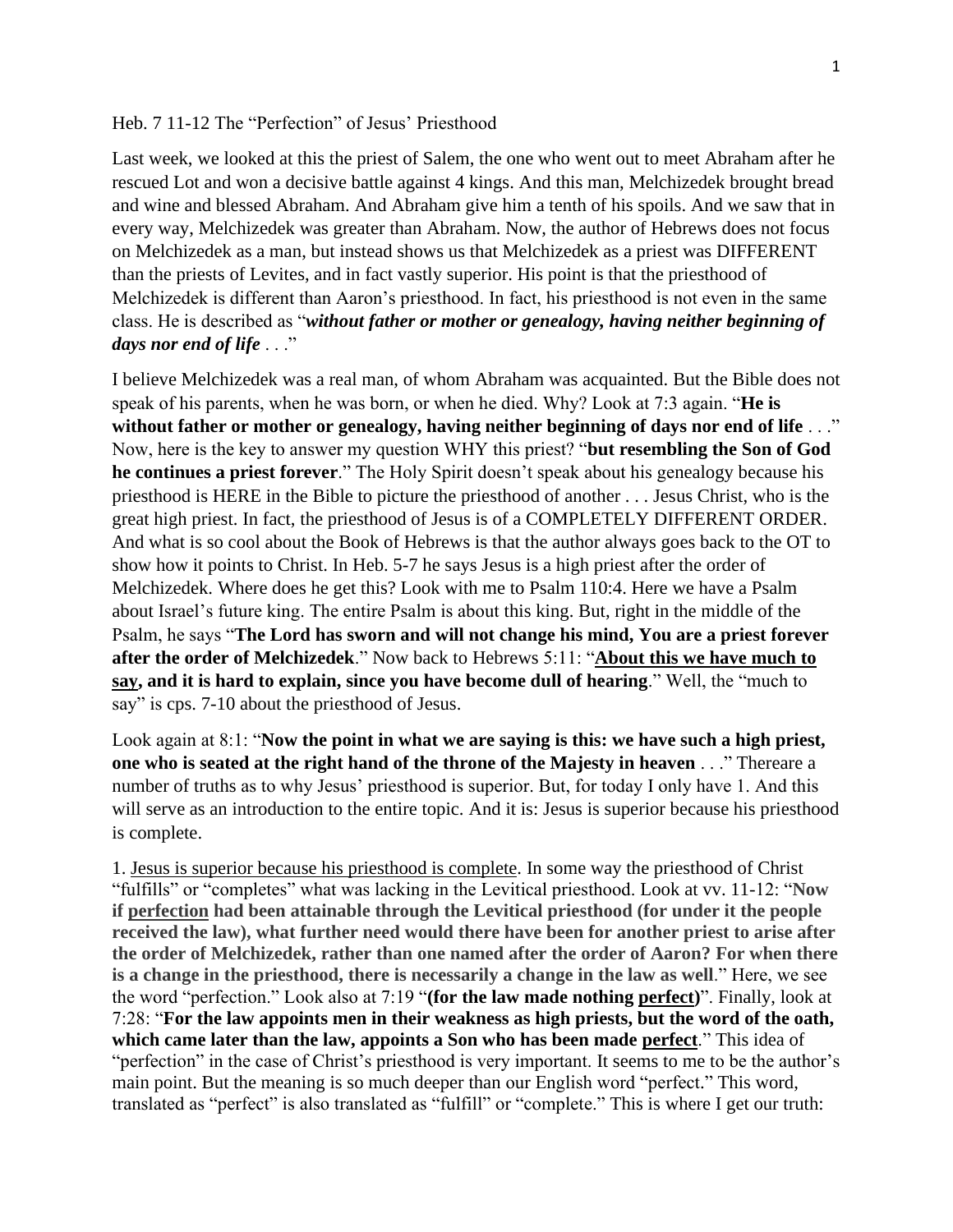Jesus is superior because his priesthood is complete. In other words, the priesthood of Jesus "completes" or "fulfills" what has come before.

A good example might be our advances in technology through the years. Just think about the automobile alone. Since the invention of the wheel, particularly in transportation, look how far we've come. From pushing or pulling a cart, to attaching it to a horse, and then with Mr. Ford inventing the automobile, we are now moving to all different kinds of cars with all kinds of ways to make driving easier. I am amazed at the technology. In this way we are ALWAYS improving. We are trying to "perfect" the things we use. From light bulbs to farm equipment to phones to weapons for war, etc. The problem with this illustration is that we will never really "perfect" or exhaust the limits of where technology will go. Well, in the same kind of way, the priesthood of Jesus "perfects" what was insufficient in the old Levitical priesthood. But in the case of Jesus, his priesthood IS the "perfection" of the old. His priesthood IS the fulfillment of the old. His priesthood IS the "completion" of the old.

He completes that which is lacking in the old priesthood. Think about it, if perfection were realized through the Levitical priesthood, a new priesthood, after the order of Melchizedek would not have been promised. And these verses speak also about the Law . . . of Moses (v. 11, 19, 28) because the Levitical priests were appointed under the law of Moses, they go together. Look at v. 12 again: "**For when there is a change in the priesthood, there is necessarily a change in the law as well**."

There is a lot here, but the implication is that the Old system has come to an end. It was temporary, until God brought its fulfillment. The old system, the Mosaic Law as covenant came to and end as the NEW Covenant in Christ arrived. And this is the point of Ps. 110:4. "**The Lord has sworn and will not change his mind, You are a priest forever after the order of Melchizedek**." The arrival of the Melchizedekian priesthood means the Aaronic priesthood and the Mosaic law are no longer in force. In other words the Law of Moses as covenant, has given way to its fulfillment which is the NEW covenant in Christ!

With this in mind, I must ask some questions, "*what does this "perfection" do for us*?" "*Why is it so important that there is a NEW and BETTER High Priest*?" "*What does it mean that Christ has fulfilled the Law of Moses*?" Well, this is important for us because the old covenant and the old priesthood was not sufficient in that it could not complete what is lacking in us and in this world because of sin. Now, you might say, "*Jon, they also were saved by grace through faith as they trusted God and his promises to save*." And "yes" you would be correct. But still, their salvation waited for this new priesthood. This is one of the author's points. Look over at 10:1-4: "**For since the law has but a shadow of the good things to come instead of the true form of these realities,** *it can never, by the same sacrifices that are continually offered every year, make perfect those who draw near***. Otherwise, would they not have ceased to be offered, since the worshipers, having once been cleansed, would no longer have any consciousness of sins? But in these sacrifices there is a reminder of sins every year. For it is impossible for the blood of bulls and goats to take away sins**." The old priesthood and the old covenant could never take away sins. YES, their sins were forgiven! But, not apart from the promise of God to send his SON. They looked forward. We look back. Look at 11:39-40 "**And all these, though**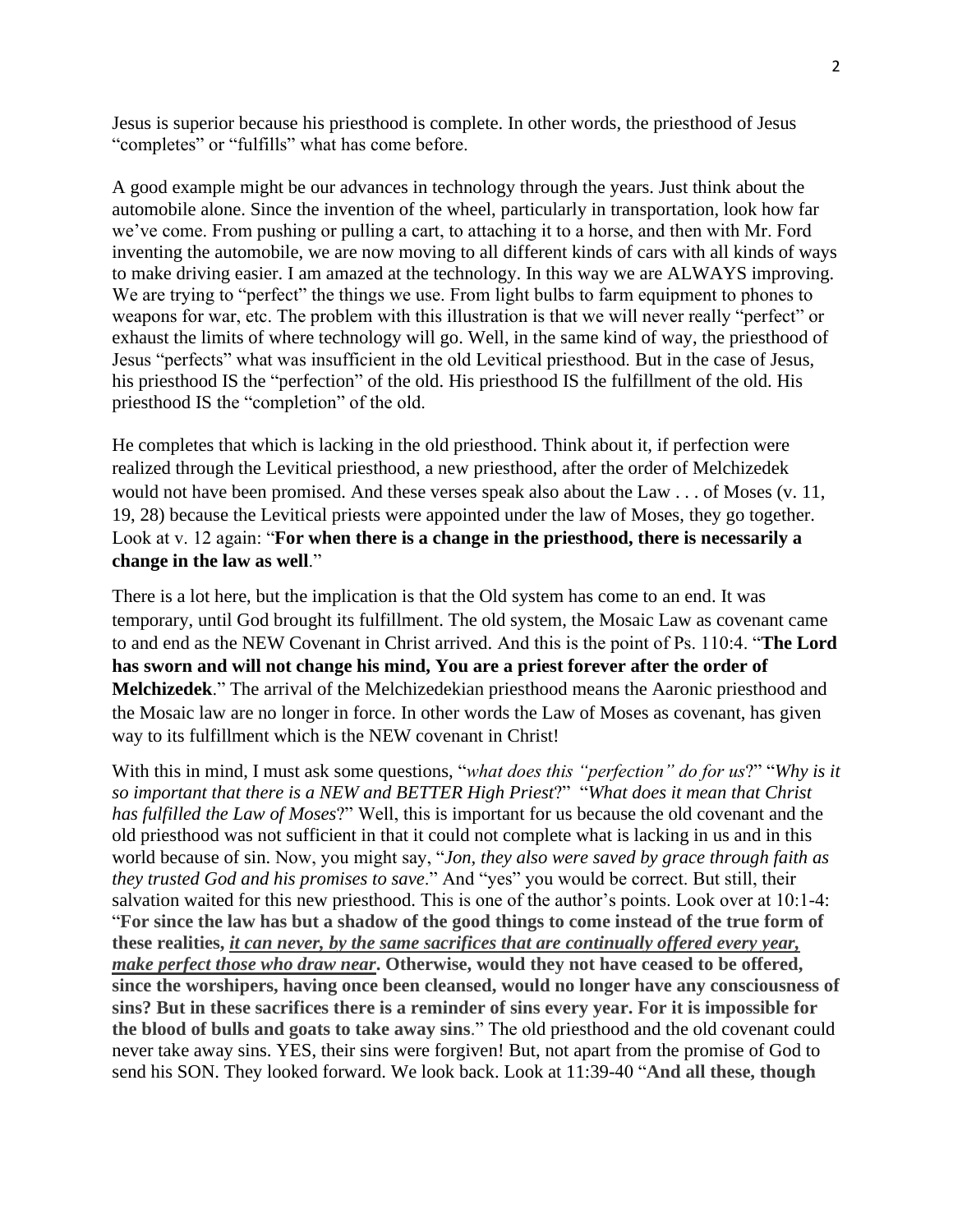**commended through their faith, did not receive what was promised, since God had provided something better for us, that apart from us they should not be made perfect**."

For the rest of our time, in a more practical way, I want to mention 5 ways the Levitical Priesthood is inadequate.

The old priesthood could not FULLY and FINALLY forgive sins. Only in Christ can the full pardon of sins be found! Can you imagine with what great passion and emotion this pastor urged these Hebrews in 6:1-2: "**Therefore let us leave the elementary doctrine of Christ and go on to maturity, not laying again a foundation of repentance from dead works and of faith toward God, and of instruction about washings, the laying on of hands, the resurrection of the dead, and eternal judgment**." Those things will not and cannot save you from your sins! In the same way today, look unto Christ, who is both the "author" and "finisher" of our faith. As Gentiles we are not looking to Mosaic Law or the Levitical priesthood, but the principle still applies concerning good works in general. Are you trusting your good works that God might accept you? Do you look back to the walking of an aisle or your water baptism or even that you joined a church as the basis of your acceptance from God? These things WILL NOT make you complete. They have no power to save!

The old priesthood could not secure FULL access to God. Those priests could only enter the earthly temple and the high priest could only go once a year behind the veil into the holy of holies. But, our high priest has "*passed through the heavens*" (4:14). Do you remember what happened when Jesus laid down his sinless life and offered himself up as a sacrifice on the cross. Matt. 27:51 says: "**And behold, the curtain of the temple was torn in two, from top to bottom. And the earth shook, and the rocks were split**." In Heb. 6:19 we read: "**We have this as a sure and steadfast anchor of the soul, a hope that enters into the inner place behind the curtain** . . ." Now, in Christ, our FULL access to God is complete. The high priest only entered once a year, but our high priest, after making purification for sins, sits at the right hand of the majesty on high, where he sits forever. This is why he can say in John 6:37: "**All that the Father gives me will come to me, and whoever comes to me I will never cast out**." If you come to him in repentance and faith, your coming to the Father is complete! You can come!

The old priesthood could not transform human beings so they might become righteous. The old priesthood had nothing to offer but animals. Yes, they offered themselves also. But, who were these men? They were sinners. And if they were to truly offer themselves, they would only receive just punishment. And concerning the animals, they were not effective. None of them were "righteous." No, they weren't "sinful" in and of themselves. But they were still a part of this sinful world waiting redemption. And they had no power to save us, nor give us a righteous standing before God. This is Paul's point in Romans. He says in 1:16: "**For I am not ashamed of the Gospel of Christ, for IT is the power of God for salvation for everyone who believes, to the Jew first and also for the Greek**."

The old priesthood could not effectually motivate or sanctify the people of God in respect to godliness. In Jer. 31:31 we read: "**Behold, the days are coming, declares the LORD, when I will make a new covenant with the house of Israel and the house of Judah** . . ." And then in v. 33: "**For this is the covenant that I will make with the house of Israel after those days,**